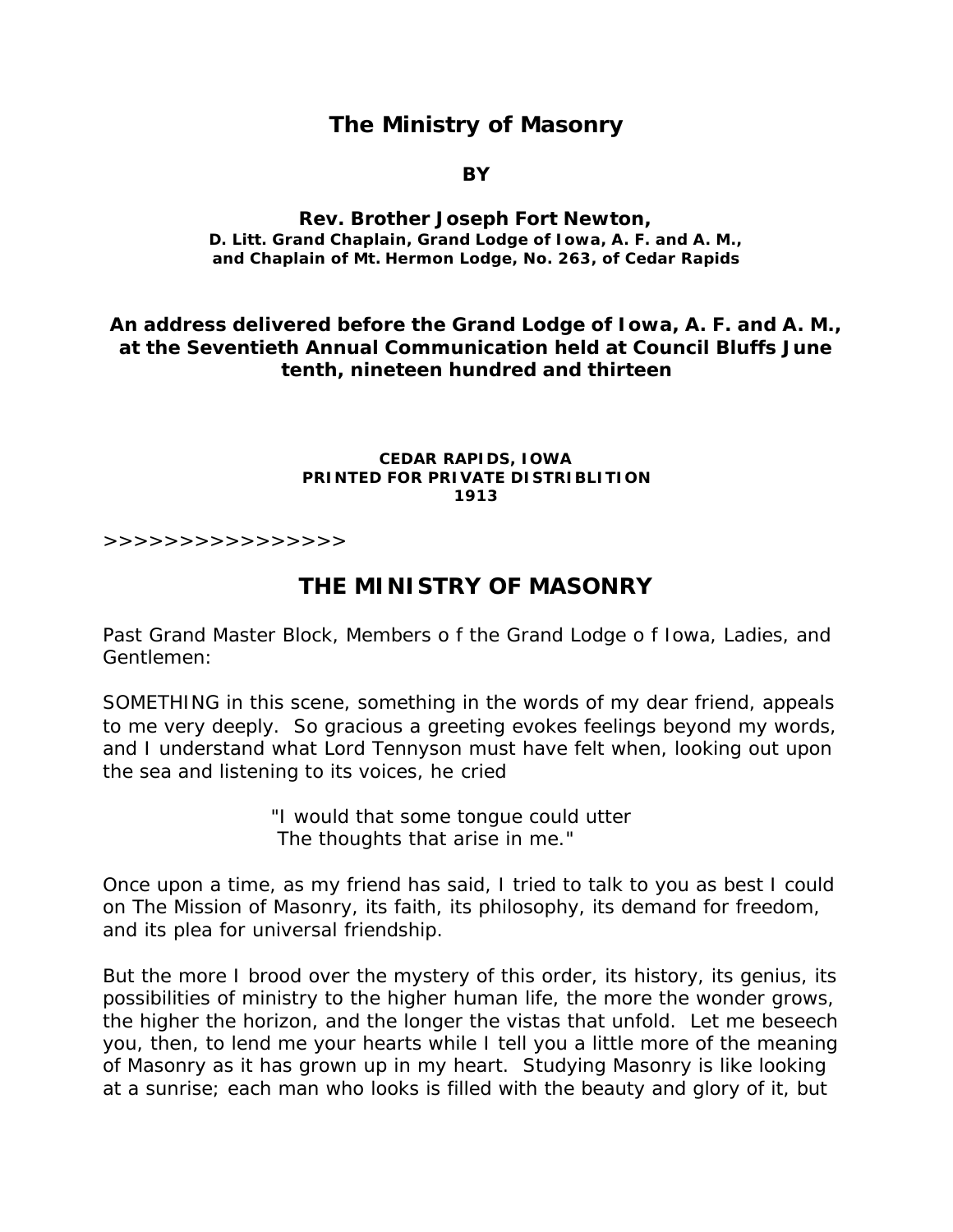the splendor is not diminished. Over all alike its ineffable wonder falls, subduing the mind, softening the heart, and exalting the life.

The better to make vivid what lies in my heart, let me recall a scene from one of the great books of the world, War and Peace, by Count Tolstoi - a name that should be spoken with reverence wherever men assemble in the name goodwill. He was, if we except Lincoln, the tallest soul, the most picturesque and appealing figure who walked under our human sky in the last century. This book, the greatest of its kind known to literature, makes one think of a giant playing with mountains, tossing them to and fro as though they were toys; so powerful is it, so vast in its sweep, so vivid in its panorama. Its heroine is a whole nation-the beautiful, strange, tormented land of Russia. We see its lights and shadows, its wide expanse, and its quiet hamlets; its people at work and play, in peace and war-now hovering like a shadow on the heels of their enemies, now fleeing in terror in the glare of their burning cities. What a picture of the tumult of a nation, and the vicissitudes of life, in the light the Napoleonic invasion.

One of the arresting figures of the story is Count Pierre Bezuhov-in whom Tolstoi has shown us one side of his own soul, as in Prince Andre he has unveiled the other. Pierre is the richest man in Russia, owning vast estates, including both the land and the, serfs on the land. Like so many young noblemen of his day, he has lived a wild, sensual, dissolute life, careless alike of the rights and wrongs of his fellows. He was married to a beautiful, bewitching, sensual woman, whose paramour he has just killed in a duel. On his way to St. Petersburg he falls in with an old man, simply dressed, but with the light of a great peace in his face. The stranger addresses the Count and tells him that he has heard of his misfortune, referring to the duel resulting in the death at his hands of the lover of his wife. He is aware, too, as he goes on to say, of the wild, sin-bespattered life the Count has lived, of his way of thinking, of his pride, indolence, and ignorance. The Count listened to these severe words, he hardly knew why -perhaps because he heard in them an undertone of sympathy, the accent of a great pity, and what he heard in the voice he saw in the kindly face.

On the hand of the old man the Count noticed a ring, and in it the emblem of the order here assembled: He asked the stranger if he was not a Mason. Whereupon the old man; looking searchingly into the eyes of the Count, said that he belonged to that order, in whose name he extended to him the hand of a brother man, in the name of God the Father. At the mention of the name of God a smile curled on the lips of the Count, who said, "I ought to tell you that I don't believe in God." The old Freemason smiled as a rich man, holding millions in his hand, might smile at a poor wretch.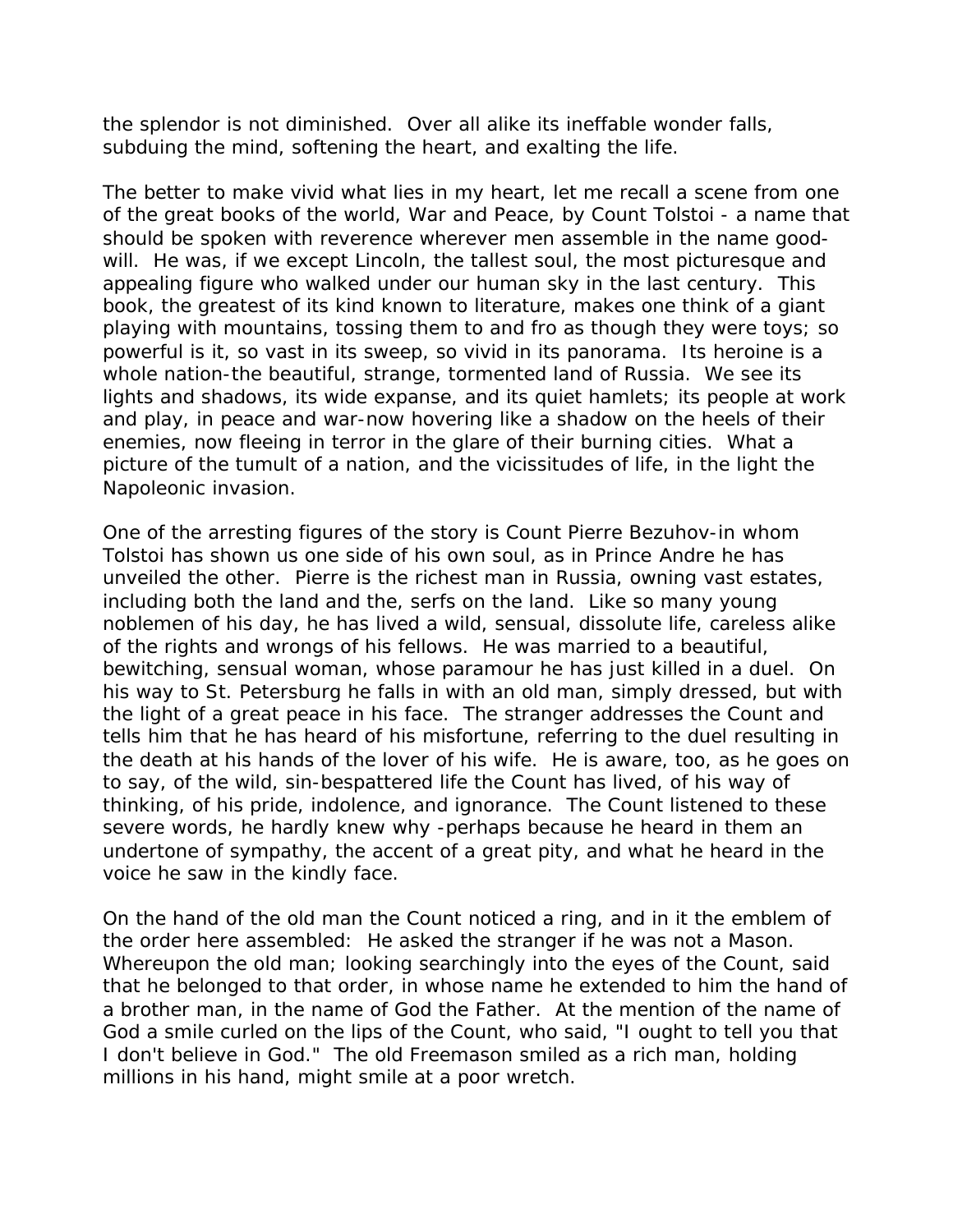"Yes, you do not know Him, sir," said the stranger. "You do not know Him, that is why you are unhappy. But He is here, He is within me, He is in thee, and even in these scoffing words you have just uttered. If He is not, we should not be speaking of Him, sir. Whom doth thou deny? How came there within thee the conception that there is such an incomprehensible Being?"

Something in the venerable stranger, who spoke earnestly, as one who stood in the light of a vision, touched the Count deeply, and stirred in him a longing to see what the old man saw, and to know what he knew. Abject, hopeless, haunted by an ill-spent life, with the blood of a fellow-man on his hand - his eyes betrayed his longing to know God. Though he did not speak, the kindly eyes of the stranger read his face and answered his unasked question

"He exists, but to know Him is hard. It is not attained by reason, but by life. The highest truth is like the purest dew. Can I hold in an impure vessel that pure dew and judge of its purity? Only by inner purification can we know Him." Finally, the old man asked the young nobleman if he would not like to look into the mysteries of Masonry. Not so much what the stranger had said as what he was - his gentle, austere, benign spirit, that had in it something of the Fatherhood of God-made the Count say, "Yes." The stranger asked him to report at a certain room in St. Petersburg, where he would be introduced to those high in authority among Freemasons. Meanwhile, what the gently stern old man had said sank into the soul of the hitherto heedless young nobleman; and when he reported at the lodge room and was asked, as every man is asked, the one indispensable question: "Do -you believe in God ?" something deeper than his doubts, something higher than his scepticism spoke within him, and he answered, "Yes."

There follows a detailed description of his initiation, which those who are not Masons may be curious to read. Unfortunately, it tells them nothing of what takes place in a lodge room on such occasions; but it will show them the spirit that lives and glows on the altar of Masonry. No one but a Mason could have written it; and while the chain of evidence is not quite complete, I am safe in saying that, as with Count Pierre, in the story, so with Count Tolstoi himself, it was Masonry which first lifted him out of the pit of atheism and sensualism, set his feet upon the Rock of Ages, and started him toward the city of God. Does this not suggest to us the deeper meaning of Masonry, its higher ministry, and the service it may render to the inner life of man ?

What is Masonry ? What is it trying to teach? What does it seek to do? Above all, what can it do for the man who receives it into his heart, loves it, and lives in the light of it? What profound ministry may it render to the young man who enters its temple in the morning of life, when the dew is on his days and the birds are singing in his heart? Let me try to answer these questions this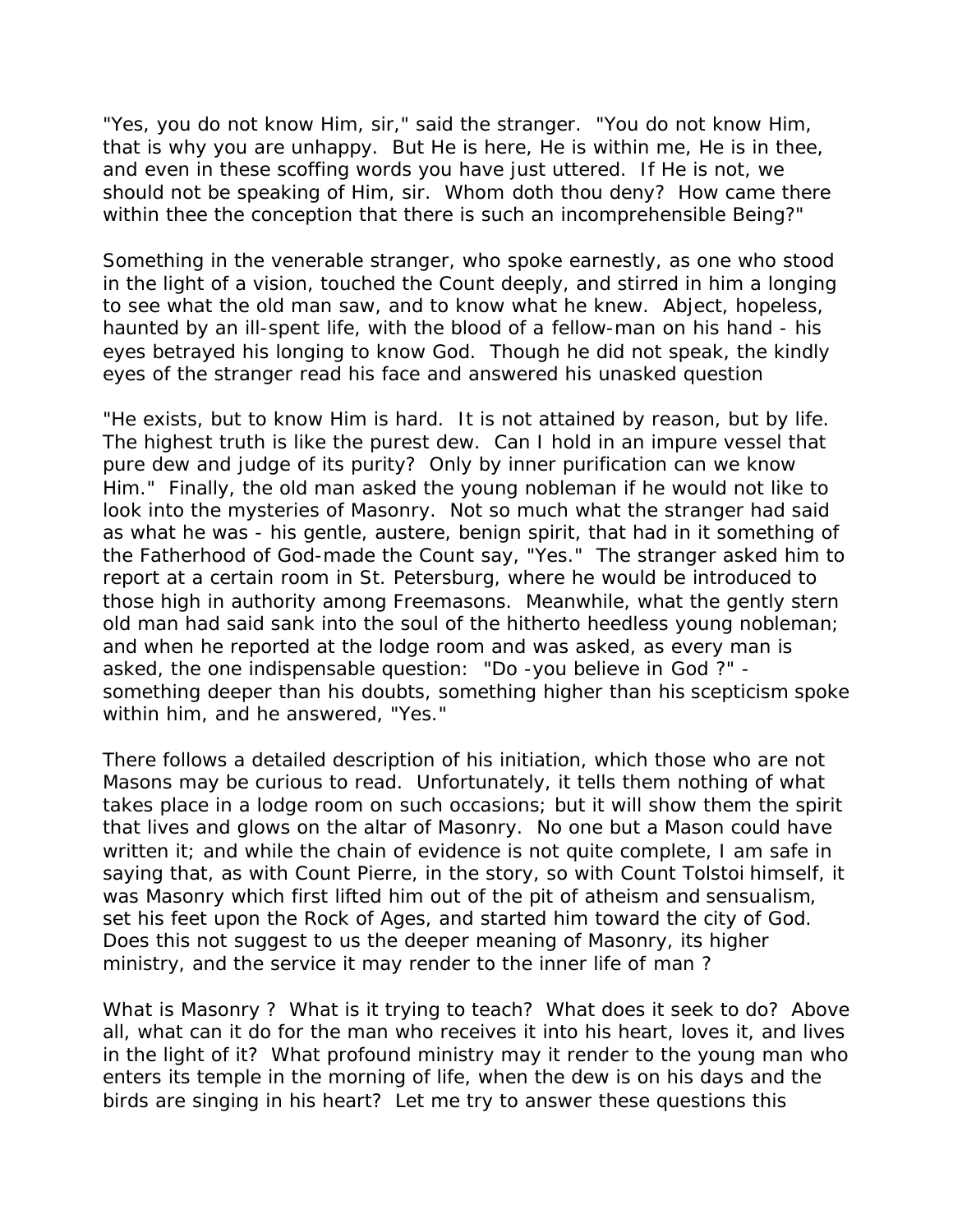summer afternoon in the spirit of Count Tolstoi, who must hereafter be numbered with those prophets and bards-with poets like Goethe and Burns, musicians like Mozart, patriots like Mazzini and Washington who loved this historic order. Such names shine like stars in the crown of humanity, and none with truer lustre than that of Tolstoi who was a teacher of purity, pity, and peace among men.

Time out of mind Masonry has been defined as a system of morality, veiled in allegory, and illustrated by symbols. That is so far true - far enough, indeed, to describe a world-encircling fellowship and its far-ramifying influence. But it is not of the extent of Masonry that I wish to speak this afternoon, but, rather, of its depth-its service to the lonely inner life of man where the issues of character and destiny are determined, for good or ill. No more worthy purpose can inspire any order than the earnest, active endeavor to bring men - first the individual man, and then, so far as possible, those united with himto a deeper, richer fellowship with spiritual reality. Since this is the purpose of Masonry, let us inquire as to what it is, whence it came, and how it seeks to reach the souls of men where the real battles of life are fought, now with shouts of victory, now with sobs of defeat.

It is true that Masonry is not a religion, still less a cult, but is has religiously preserved some things of highest importance to religion - among them the right of each individual soul to its own religious faith. Holding aloof from separate sects and creeds, it has taught all of them to respect and tolerate each other; asserting a principal broader than any of them - the sanctity of the soul and the duty of every man to revere, or at least to regard with charity, what is sacred to his fellows. Our order is like the crypts underneath the old cathedrals-a place where men of every creed, who long for something deeper and truer, older and newer than they have hitherto known, meet and unite. Having put away childish things, they find themselves made one by a profound and child-like faith, each bringing down into that quiet crypt his own pearl of great price

"The Hindu his innate disbelief in this world, and his unhesitating belief in another world; the Buddhist his perception of an eternal law, his submission to it, his gentleness, his pity; the Mohammedan, if nothing else, his sobriety; the Jew his clinging, through good and evil days, to the one God, who loveth righteousness and whose name is `I AM;' the Christian, that which is better than all, if those who doubt it would only try it-our love of God, call Him what you will, manifested in our love of man, our love of the living, our love of the dead, our living and undying love. Who knows but that the crypt of the past may yet become the church of the future?"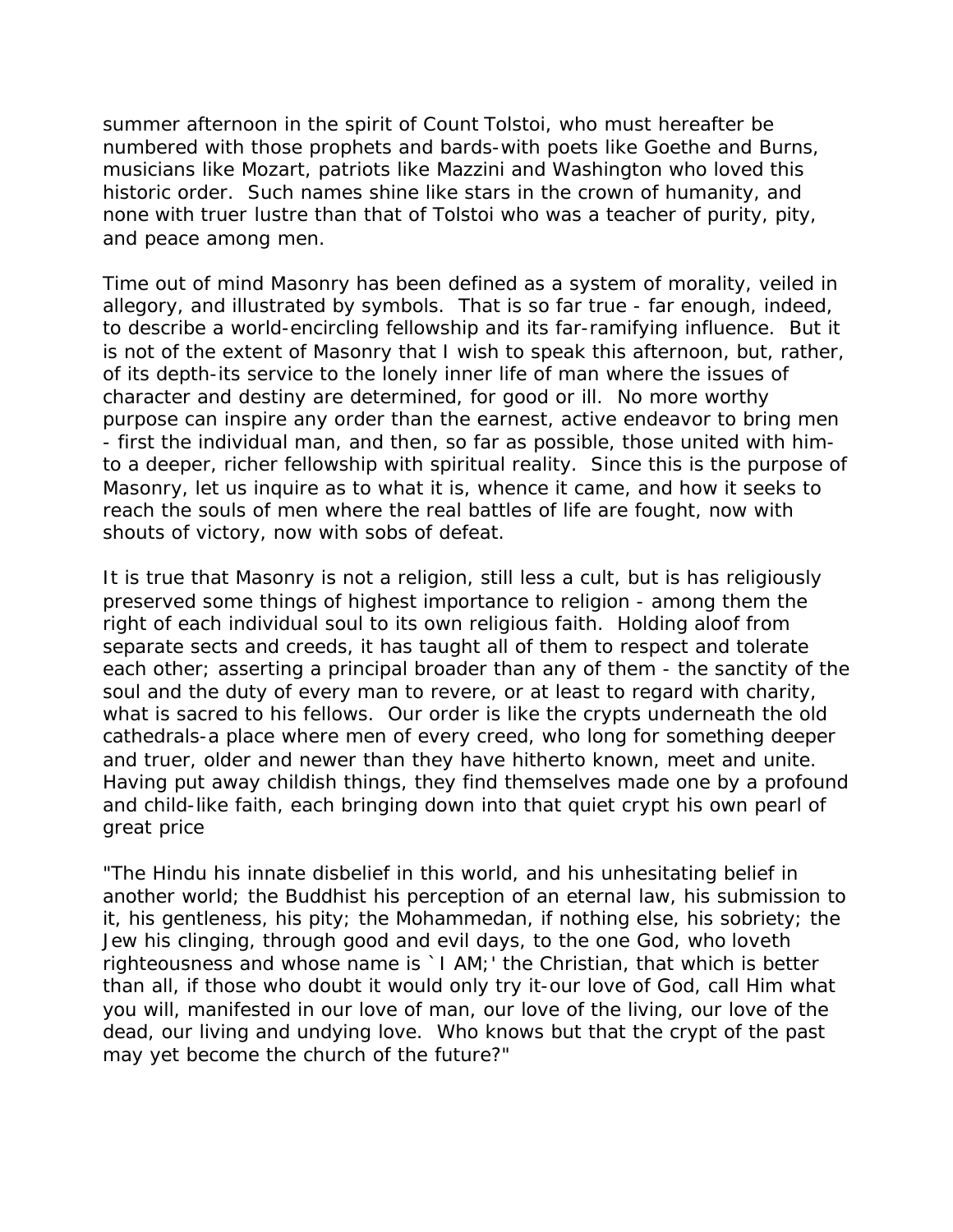There have been great secret orders, like that represented here today, since recorded history began; and no man may ever hope to estimate their service to our race. In every age, in every civilized land-from the priests of Isis on yonder side of the Pyramids, to the orders of Eleusis and Mithras in Greece and Rome - we trace their silent, far-reaching influence and power. The Mysteries, said Plato, were established by men of great genius who, in the early ages, strove to teach purity, to ameliorate the cruelty of the race, to refine its manners and morals, and to restrain society by stronger bonds than those which human laws impose. Cicero bears a like witness to the high aim of the same mystic orders in his day. Thus in ages of darkness, of complexity, of conflicting peoples, tongues, and faiths, these great orders toiled in behalf of friendship, bringing men together under the banner of faith, and training them for a nobler moral life.

No mystery any longer attaches to what those orders taught, but only as to what particular rites, dramas, and symbols were used by them in their ceremonies. They taught faith in a God above, in the moral law within, heroic purity of soul, austere discipline of character, justice, piety, and the hope of a life beyond death. Tender and tolerant of all faiths, they formed an allembracing moral and spiritual fellowship which rose above barriers of nation, race, and creed, satisfying the craving of men for unity, while evoking in them a sense of that eternal mysticism out of which all religions were born. Their ceremonies, so far as we know them, were stately and moving dramas of the moral life and the fate of the soul. Mystery and secrecy added impressiveness, and fable and enigma disguised in imposing spectacle the simple, familiar, everlasting laws of justice, piety, and a hope of immortality. As Cicero said, the initiates of the Mysteries not only received lessons which made life tolerable, but drew from their rites happy hopes for the hour of death.

Masonry stands in this tradition; and if we may not say that it is historically related to those great ancient orders, it is their spiritual descendant, and renders the same ministry to our age which the Mysteries rendered to the olden world. It is, indeed, no other than those same historic orders in disguise; the same stream of sweetness and light flowing in our day-like the fabled river Alpheus which, gathering the waters of a hundred rills along the hillsides of Arcadia, sank, lost to light, in a chasm in the earth, only to reappear in the fountain of Arethusa. Apart from its rites, there is no mystery in Masonry, save the mystery of all great and simple things. So far from being hidden and occult, its glory lies in its openness, its emphasis upon the realities which are to our human world what air and sunlight are to nature. Its secret is of so great and simple a kind that it is easily overlooked; its mystery too obvious to be found out.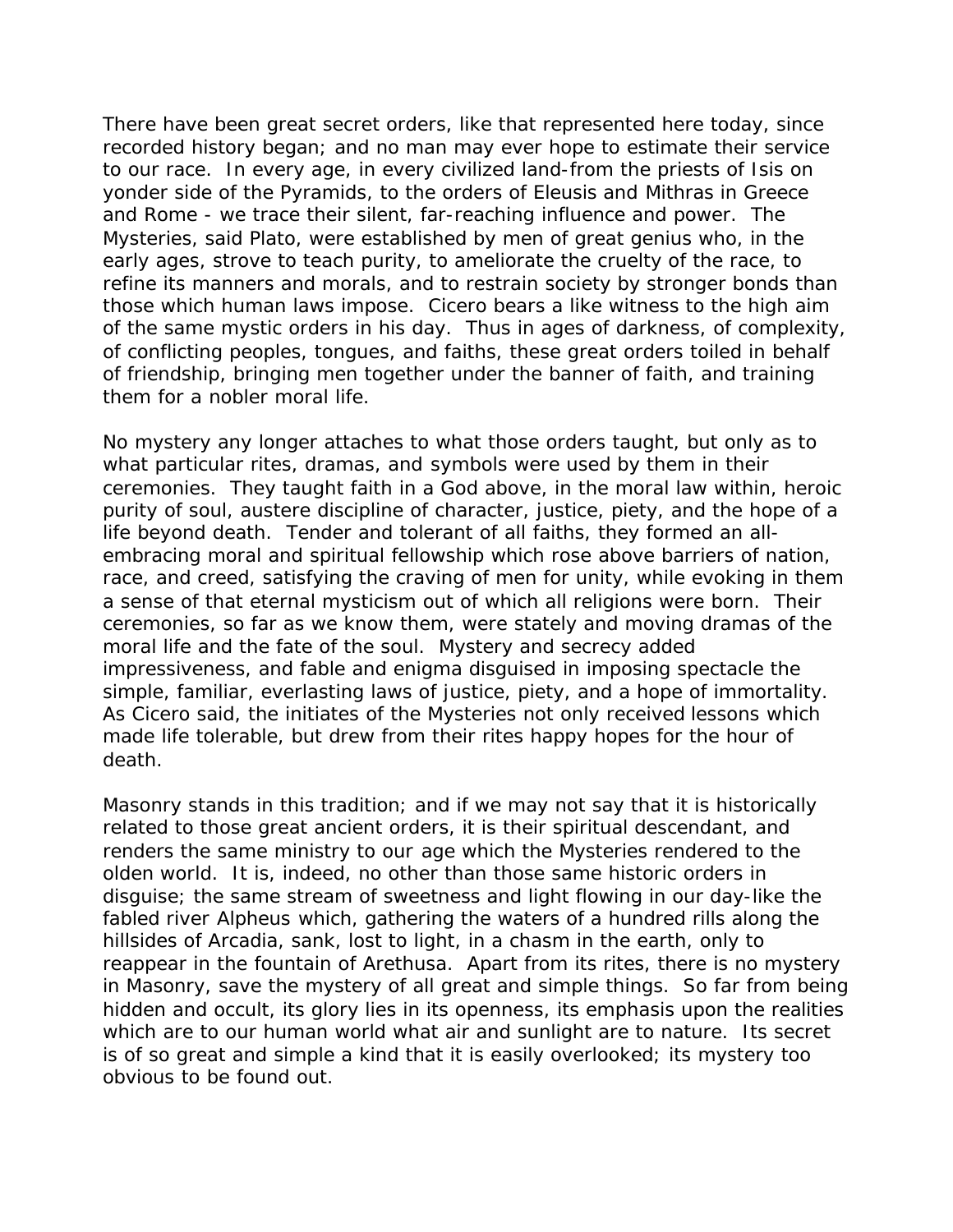Our age resembles in many ways the age which saw the introduction into the world of the teachings of Jesus. To one who regards mankind with tenderness, a time like this is full of hope, but full of many perils also. Men are confused, troubled, and strangely alone. Anything is possible. Forms of faith are changing, and many are bewildered - as witness the number of those running to and fro, following every wandering light, and falling, often, into the bogs of fanaticism. Oh, the pathos of it! A. strange indifference has settled over the world, but underneath it there is a profound, unsatisfied hunger. There is a mood today which soon will utter a cry, and it will be a cry for more vivid sense of God: that is our hope. Yet that cry may fling many a soul upon the bosom of doubt and despair: that is our fear. Amidst this peril, Masonry brings men together at the altar of prayer, keeps alive faith in the truths that make us men, seeking, by every resource of art, to make tangible the power of love, the worth of beauty, and the reality of the ideal. Who can measure such a ministry, who can describe it.

Let me strive to make it all more vivid by recalling a parable translated by Max Muller from the lore of the East. The gods, having stolen from man his divinity, met in council to discuss where they should hide it. One suggested that it be carried to the other side of the earth and buried; but it was pointed out that man is a great wanderer, and that he might find the lost treasure on the other side of the earth. Another proposed that it be dropped into the depths of the sea; but the same fear was expressed - that man, in his insatiable curiosity, might dive deep enough to find it even there. Finally, after a space of silence, the oldest and wisest of the gods said "Hide it in man himself, as that is the last place he will ever think to look for it." And it was so agreed, all seeing at once its subtle and wise strategy.

Man wandered over the earth for ages, searching in all places, high and low, far and near, before he thought to look within himself for the divinity he sought. At last, slowly, dimly, he began to realize that what he thought was far off, hidden in "the pathos of distance," is nearer than the breath he breathes, even in his own heart. Here lies the deepest ministry of Masonrythat it makes a young man aware of the divinity that is within him, wherefrom his whole life takes beauty and meaning, and inspires him to follow and obey it. No hour in life is more solemn and revealing than that in which a man learns that what he seeks he has already found, else he would not be seeking it. Once a man learns that deep secret, life is new, and the old world is a valley all dewy to the dawn, aglow with beauty and athrill with melody.

There never was a truer saying than that of Thomas Carlyle when he said that the religion of a man is the chief fact concerning him. By religion he meant, as he went on to explain, not the creed to which a man will subscribe or otherwise give his assent; not that necessarily; often not that at all - since we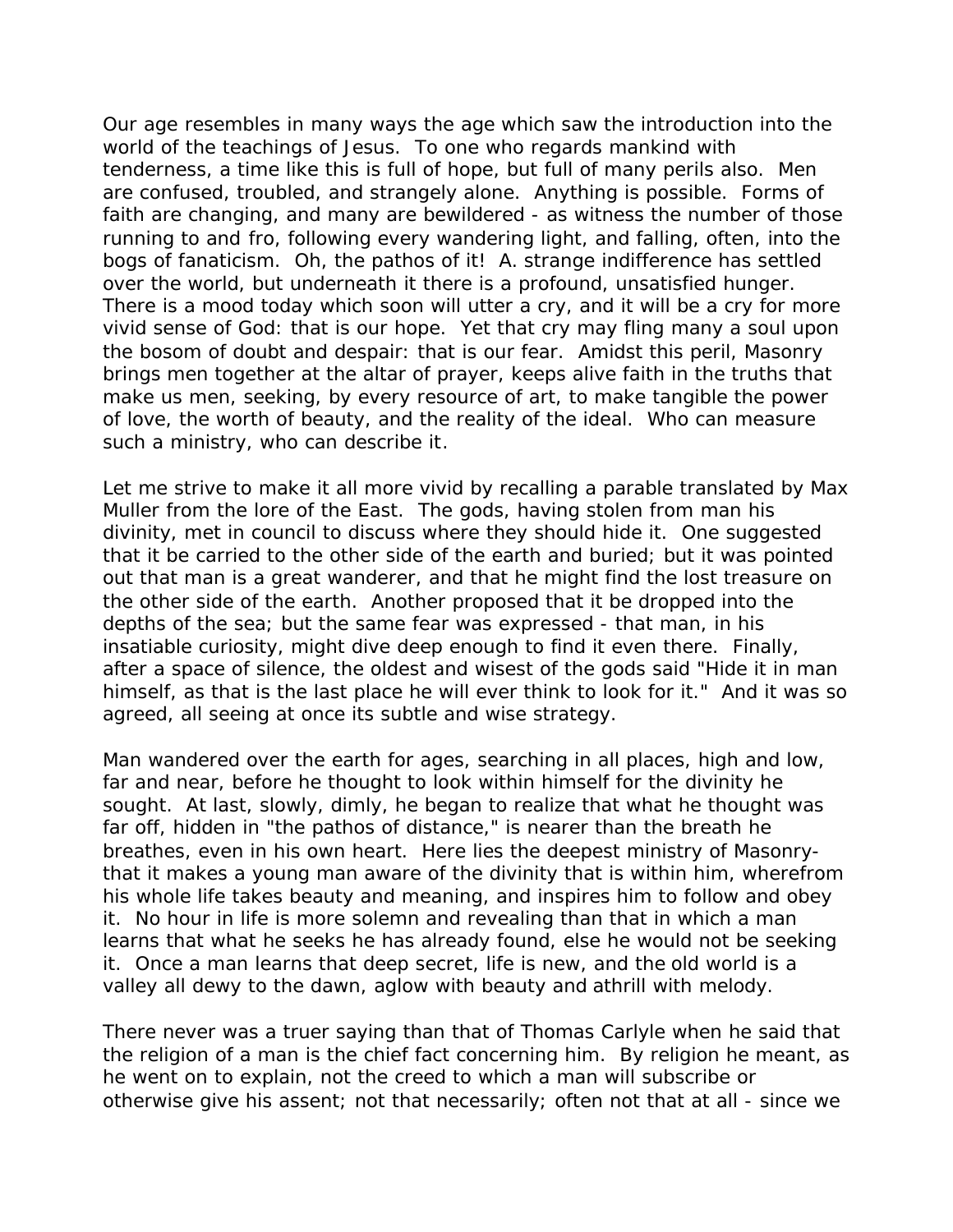see men of all degrees of worth and worthlessness signing all kinds of creeds. No, the religion of a man is that which he practically believes, lays to heart, acts upon, and knows concerning this mysterious universe and his duty and destiny in it. That is in all cases the primary thing in him, and creatively determines all the rest; that is his religion. It is, then, of vital importance what faith, what vision, what conception of life a man lays to heart, and acts upon. It is as a man thinks in his heart whether life be worth while or not, and whether the world be luminous or dark.

Let me show you that this is so. Optimists and pessimists live in the same world, walk under the same sky, and observe the same facts. Sceptics and believers look up at the same great stars - the stars that shone in Eden and will flash again in Paradise. Thomas Hardy and George Meredith were contemporaries and friends - one looking out over a dismal, shadow-haunted Egdon heath, under a sky as grey as a tired face; the other a citizen of a world all dipped in hues of sunrise and sunset, with a lark-song over it. Clearly, the difference in all these cases is a difference not of fact, but of faith; of insight, outlook, and point of view - a difference of inner attitude and habit of thought with regard to the worth of life and the meaning of the world. By the same token, any influence which reaches and alters that inner habit and bias of mind, and changes it from doubt to faith, from fear to courage, from despair to sunburst hope has wrought the most vital and benign ministry which a mortal may enjoy in the midst of the years.

Every man, as each of you can testify, has a train of thought on which he rides when he is alone. The dignity and nobility of his life, as well as its happiness, depend upon the direction in which that train is going, the baggage it carries, and the scenery through which it travels. If, then, Masonry can put that inner train of thought on the right track, freight it with precious baggage, and start it on the way to the city of God, what other or higher service can it render to a man? That is just what it does for any man who will give himself to it, bringing to him from afar the old wisdom-religion-that simple, pure, and lofty truth wrought out through ages of experience, tested by time, and found to be valid for the life of man. Who so lays that lucid and profound wisdom to heart, and acts upon it, will have little to regret, and nothing to fear, when the evening shadows fall.

High, fine, ineffably rich, and beautiful is the faith and vision which Masonry gives to those who foregather at its altar. By such teaching, if they have the heart to heed it, men become wise, knowing that all evil ways have been often tried and found wanting. By it they learn how to be both brave and gentle, faithful and firm; how to renounce superstition and yet retain faith; how to keep a fine poise of reason between the falsehood of extremes; how to accept the joys of life with glee, and endure its ills with patient valor; how to look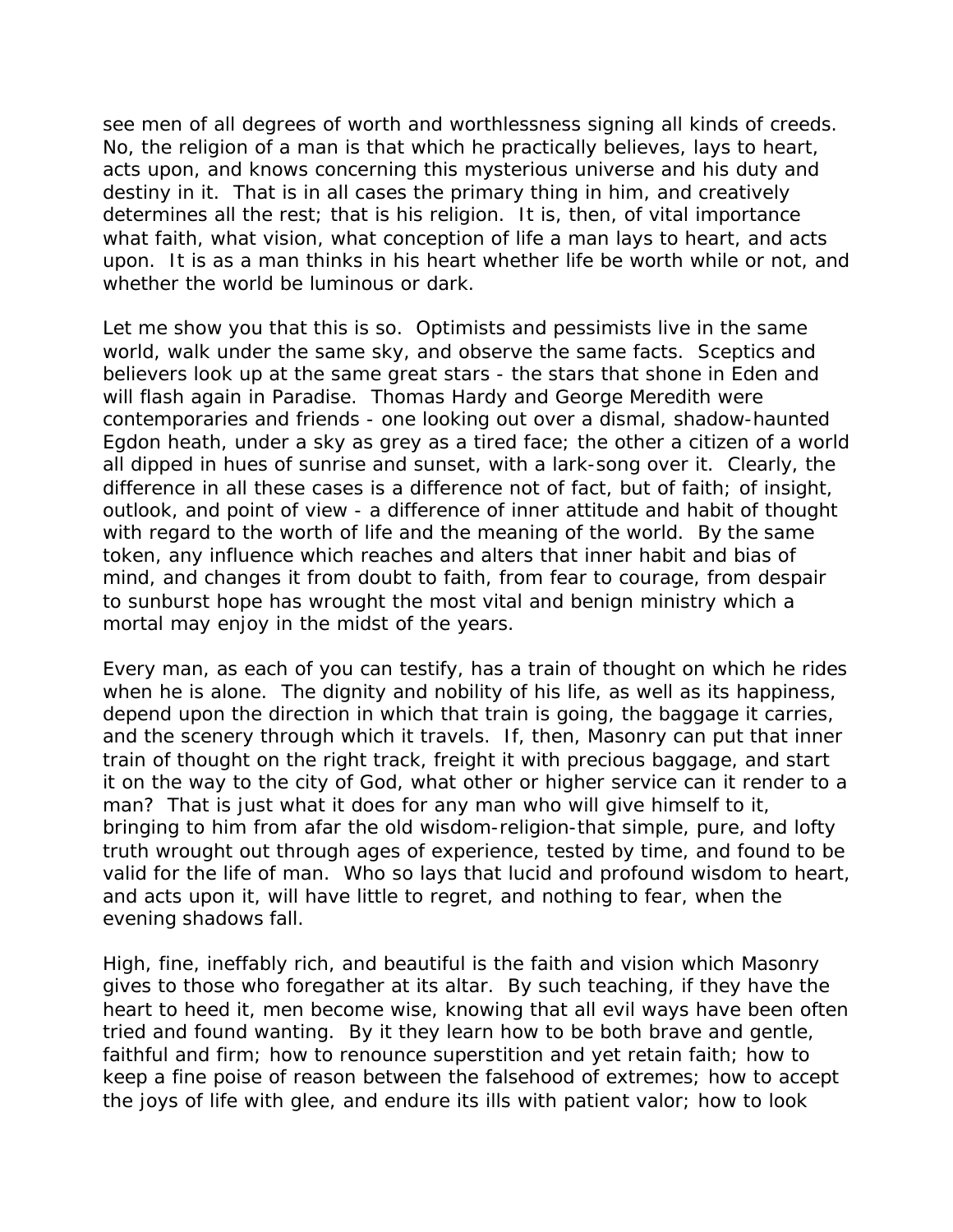upon the folly of man and not forget his nobility - in short, how to live cleanly, kindly, calmly, opened-eyed, and unafraid in a sane world, sweet of heart and full of hope. It may not be a substitute for religion, but he who makes it a law of his life, loves it, and obeys it, will be most ready to receive the great passwords of religious faith. Happy the young man who in the morning of his years takes this simple and high wisdom as his guide, philosopher, and friend!

Such is the ministry of Masonry to the individual - lifting him out of the mire and setting his feet in the long, white path marked out by the foot-steps of ages; and through the individual it serves society and the state. If by some art one could trace those sweet, invisible influences which move to and fro like shuttles in a loom, weaving the net-work of laws, reverences, sanctities which makes the warp and woof of society-giving to statutes their dignity and power, to the gospel its opportunity, to the home its canopy of peace and beauty, to the young an enshrinement of inspiration, and the old a mantle of protection; if one had the pen of an angel then might one tell the story of what Masonry has done for Iowa. No wonder George Eliot said that eloquence is but a ripple on the bosom of the unspoken and the unspeakable!

What is it that so tragically delays the march of man toward that better social order whereof our prophets dream. Our age and land are full of schemes of every kind for the reform and betterment of mankind. Why do they not succeed ? Some fail, perhaps, because they are imprudent and ill-considered, in that they expect too much of human nature and do not take into account the stubborn facts of life. But why does not the wisest and noblest plan do half what its devisors hope and pray and labor to bring about? Because there are not enough men fine enough of soul, large enough of sympathy, noble enough of nature to make the dream come true. So that when Masonry, instead of identifying itself with particular schemes of reform, devotes all its benign energy to refining and ennobling the souls of men, she is doing fundamental work in behalf of all high enterprises. By as much as she succeeds, every noble cause succeeds; if she fails, everything fails!

Recall what was passing before the eyes of men in this land fifty years ago today. What gloom, what uncertainty, what anxiety - Gettysburg less than a month away! The very life of the republic hung in the balance! Think of those first three days of July, 1863, when fifty-four thousand young men, the flower of our future, lay dead and wounded-piled in heaps of blue and grey, quivering with pain, their white faces turned to the sky! Nor was that all. Far away in northern towns and southern hamlets, sad-faced women heard, now with shrieks, now with dumb, unutterable woe, the long roll-call of the dead! What man who has a heart, or who cares for the future of his race, does not pray that such scenes may never again be witnessed on this earth! What can prevent a repetition of the horrors of war? Nothing but the growth in the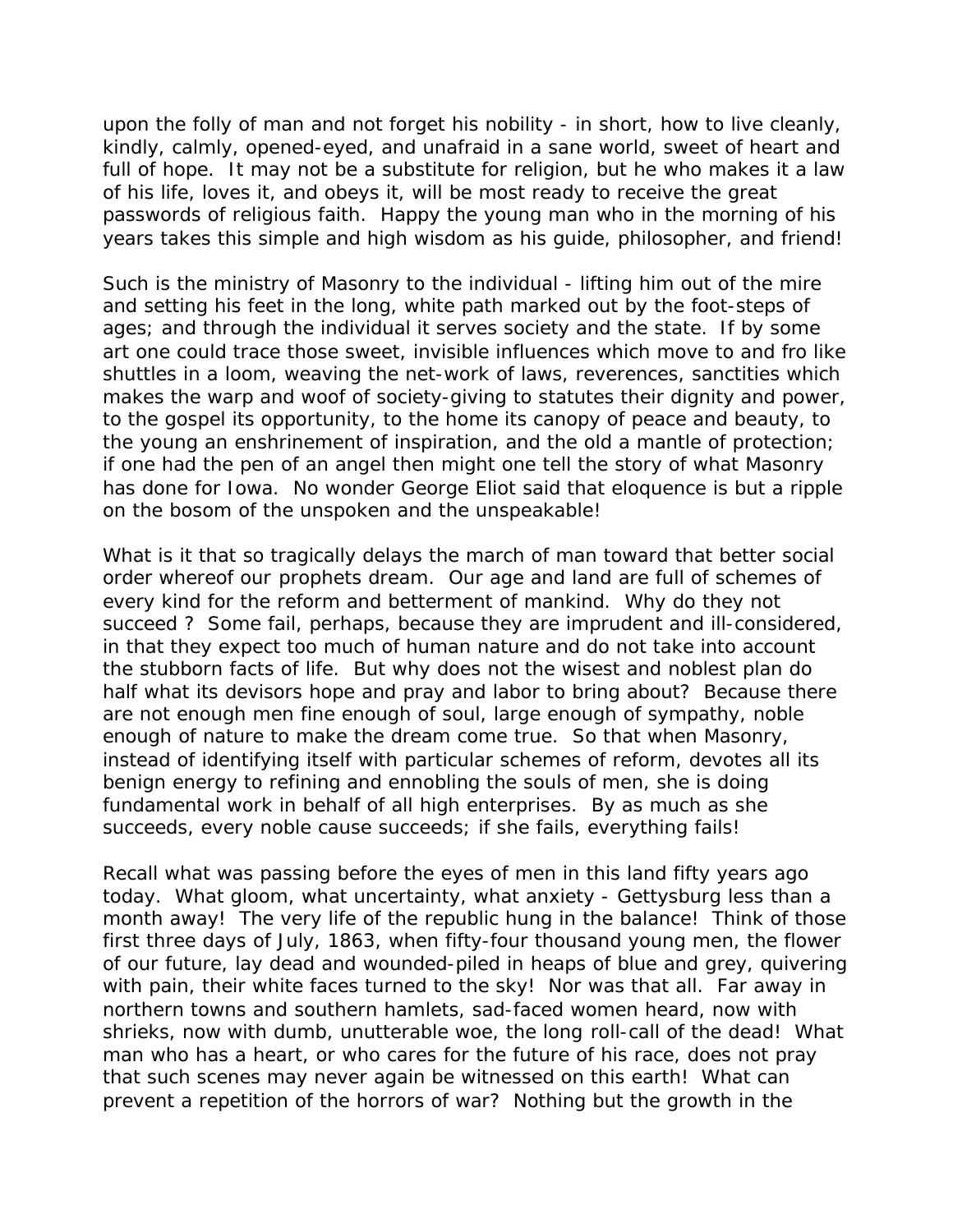hearts of men of the spirit of justice, freedom, and friendship which Masonry seeks, quietly, to evoke and inspire! If our fathers had known each other in the sixties as we know each other today, there would have been no civil war! So it will be the world over, when man comes to know his fellow-men as he learns to know them and love them at the altar of this order. Then shall be fulfilled the song of those who sang of "peace on earth among men of goodwill!" Again, no one need be told that we are on the eve, if not in the midst, of a stupendous and bewildering revolution of social and industrial life. It shakes England today. It makes France tremble tomorrow. It will alarm Germany next week. The questions in dispute can never be settled in an air of hostility. If they are settled at all, and settled right, it must be in an atmosphere of mutual recognition and respect such as that which Masonry strives to create and make prevail. Whether it be a conflict of nations, or a clash of class with class, appeal must be made to intelligence and the moral sense, as befits the dignity of man. Amidst bitterness and strife Masonry brings men of capital and labor, men of every rank and walk of life together as men, and nothing else, at an altar where they can talk and not fight, discuss and not dispute, and each may learn the point of view of his fellows. Other hope there is none save in this spirit of friendship and fairness, of democracy and the fellowship of man with man.

Even so it is in religion - that kingdom of faith and hope and prayer so long defamed by bigotry, and distracted by sectarian feud. How many fine minds have been estranged from the altar of faith because they were required to believe what it was impossible for them to believe and, rather than sacrifice their integrity, they turned away from the last place from which a man should ever turn away. No part of the ministry of Masonry is more beautiful and wise than its appeal, not for tolerance, but for fraternity; not for uniformity, but for unity of spirit amidst varieties of outlook and opinion. God be thanked for one altar where no one is asked to surrender his liberty of thought and become an indistinguishable atom in a mass of sectarian agglomeration. What a witness to the worth of an order that it brings together men of all faiths in behalf of those truths which are greater than all sects, deeper than all dogmas-the glory and the hope of man!

When is a man a Mason? When he can look out over the rivers, the hills, and the far horizon with a profound sense of his own littleness in the vast scheme of things, and yet have faith, hope, and courage. When he knows that down in his heart every man is as noble, as vile, as divine, as diabolic, and as lonely as himself, and seeks to know, to forgive, and to love his fellow man. When he knows how to sympathize with men in their sorrows, yea, even in their sins - knowing that each man fights a hard fight against many odds. When he has learned how to make friends and to keep them, and above all how to keep friends with himself. When he loves flowers, can hunt the birds without a gun,